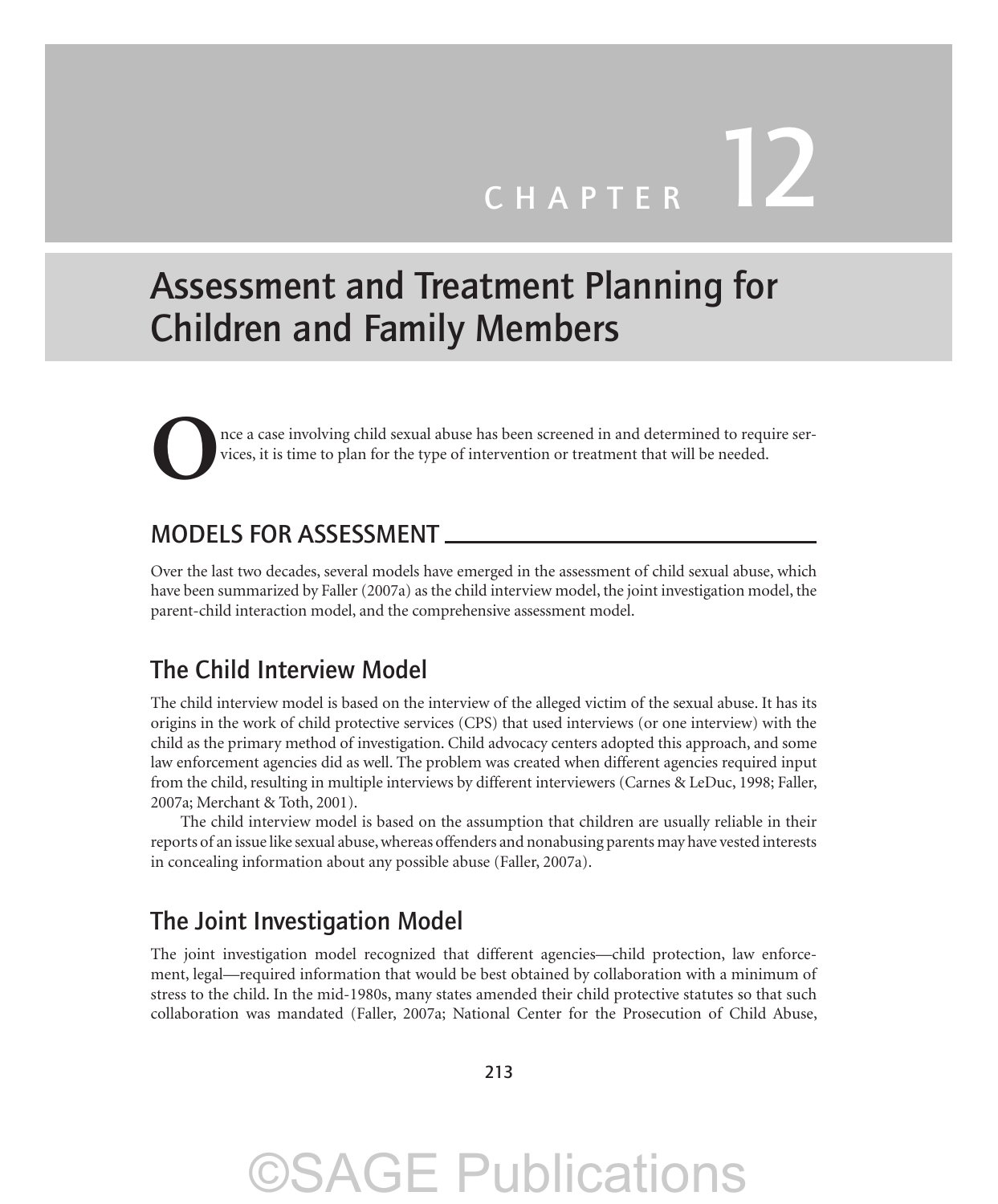1997). This shift in philosophy also increased the emphasis on the fact that child sexual abuse is seen as a crime.

In this model, the data gathering is not just limited to the child but to any of the parties who may be involved. One problem when CPS and law enforcement first sought to collaborate was the differences in style and philosophy. Whereas CPS tends to see the child as its primary client and treatment as its goal, law enforcement sought to investigate a crime with the child as the victim and witness. Although these two viewpoints may still cause some friction, agencies have come a long way toward effective collaboration to meet both the needs of the child and the societal needs to protect other children.

## The Parent-Child Interaction Model

The parent-child interaction model has its roots in mental health practice. During the 1970s and 1980s, some clinicians sought to explain child abuse as rooted in bonding distortions between parents and children. They felt that observing parents and children together might provide insight into their needs in treatment. When applied to sexual abuse, usually intrafamilial abuse, it was assumed that the sexualized interaction between parent and child, or conversely the child's avoidance and fear of the abusing parent, would be useful in determining which allegations were true and which were not when assessed by a trained mental health professional (Faller, 2007a). More recent research on a clinician's ability to determine what behavior points conclusively to sexual abuse has tended not to support this model. In addition, those working regularly with children in sexual abuse situations question the effect on the child when he or she is interviewed with the offending parent (Conte, Sorenson, Fogarty, & Dalla Rosa, 1991; Madonna, Van Scoyk, & Jones, 1991).

## The Comprehensive Assessment Model

The comprehensive assessment model arose not only because of the criticisms of other models but also based upon the practice of comprehensive family evaluations used by CPS and mental health agencies. Pertinent information is gathered by either a single investigator or a team including social workers, physicians, lawyers, psychologists, and possibly other concerned professionals. Some team members have expertise in interviewing children, whereas others may be skilled with offenders or other family members. Referrals are made to teams by courts and law enforcement who then collaborate in order to provide the best assessment and recommend the most effective treatment for the child and family. Siblings may be included and interviewed, which has not always been a part of sexual abuse treatment (Faller, 2003, 2007a).

The emphasis on family evaluation makes it obvious that this model is appropriate for cases of intrafamilial abuse but not for extrafamilial allegations. The model's hallmark is the extent of data gathering and history taking that informs professionals as to how best to proceed with family intervention (Faller, 2007a).

In reality, CPS, law enforcement, and legal agencies within specific states and counties often develop procedures that work the best for them. Hopefully, it is a collaborative effort. Recognizing that there are several models and that individual practices may combine a variety of techniques, let us consider the assessment and treatment planning for children and their families.

## ASSESSING AND PLANNING FOR THE NEEDS OF THE CHILD \_\_\_\_\_\_\_\_\_\_\_\_\_\_\_\_\_\_

Working with children who have been sexually abused requires knowledge, skill, and patience. Whatever type of professional assesses the child's

#### 214 **PART III** INTERVENTION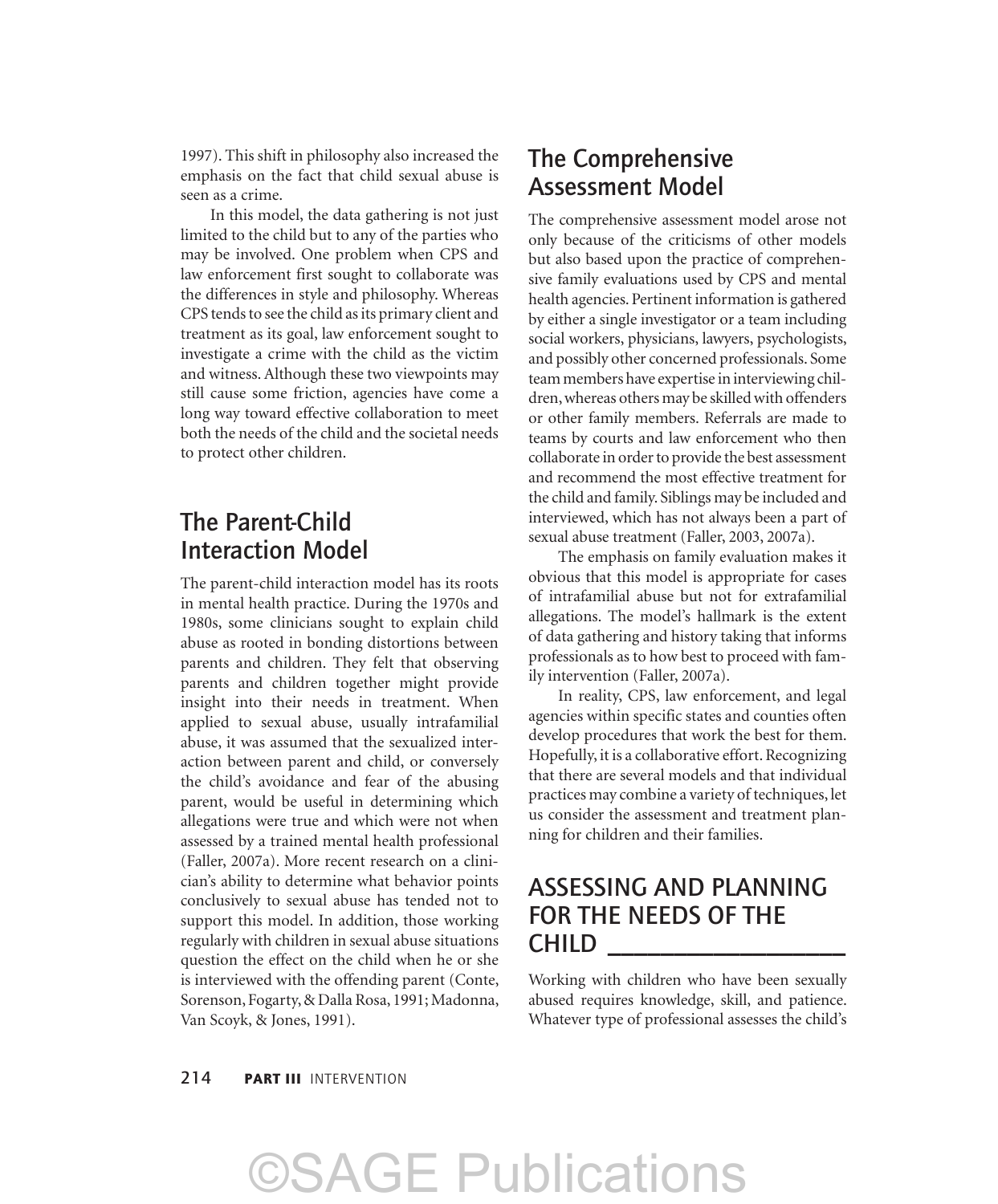needs, he or she should be trained specifically for work with abused children. In cases of sexual abuse, children are usually interviewed and may also receive a forensic medical examination to determine if the allegation of abuse can be supported medically (Adams, 2010).

### Interviewing the Child

Interviews of children may be conducted from several perspectives. The *forensic interview* is usually undertaken by an investigator from law enforcement or the district attorney's (DA) office to determine if a crime has been committed. *Forensic* means "belonging to the courts" and describes procedures that have legal implications. The interviewer searches for facts to support an allegation of abuse and uses nonleading techniques in order to solicit the child's story. The interview is carefully documented and may even be videotaped. The result will be a report that may be presented to the court as part of legal proceedings (Faller, 2007a; Sax, 2009b).

The *clinical interview* is conducted by a member of the therapeutic team, a clinician skilled in working with children. It is designed to uncover first what the child says happened and then to determine what types of therapeutic intervention will be necessary. This child-centered interview is supportive and strives to assess the child's subjective experience. Data gathering may include some seemingly leading questions to help the child to open up. Documentation in the form of note taking is less extensive with the end result being a possible short report or suggested treatment plan (Faller, 2007a; Morgan, 1995; Sgroi, 1982).

The role of the CPS differs depending upon the state and its procedures. In some states, a CPS investigator, whose role is to determine the facts for the DA's office, investigates a child sexual abuse case. This investigator may be responsible for generating a report that will be used in court. Another CPS worker may then assess the therapeutic needs of the child to determine what

treatment is needed (Crosson-Tower, 2014; Hirschy & Wilkinson, 2010; Knight, Chew, & Gonzalez, 2005).

There is some concern about how many interviews the child will be subjected to as retelling the story in and of itself can further traumatize the child. Although it would be ideal to have the child interviewed by only one professional, the reality is that there may well be multiple interviews. Some experts have cautioned against blurring the roles of clinical and forensic interviewers because of the distinct differences in the approaches (Faller, 2007a; Kuehnle & Connell, 2010; Poole & Lamb, 1998). The forensic interview seeks to gather information to prosecute the victim's perpetrator, whereas the clinical interview is geared more toward helping the child. There is another school of thought, however, that suggests that the same clinician should move from clinical to forensic mode as the "forensic questioning techniques . . . [are] triggered by the child's disclosure of sexual abuse for which the clinician is providing treatment" (Faller, 2007a, p. 5). There are certainly some problems with joining these two types of techniques.

One method of interviewing children that seems to be effective is the use of a team and a one-way mirror. One social worker explained how this method has been useful in her agency.

#### $\alpha$

We have a team of social workers in our sexual abuse unit who are really tuned in to kids and are skilled in interviewing them. Our agency has a large interview room, one whole side of which is a one-way mirror. A child is interviewed by one social worker, and the other professionals on the team, an investigator from the district attorney's office, as well as other social workers observe through the one-way window. The interviewer has an earpiece through which the rest of the team can ask her to add specific types of questions. Sometimes during the interview, the interviewer may tell the child that she needs to step out for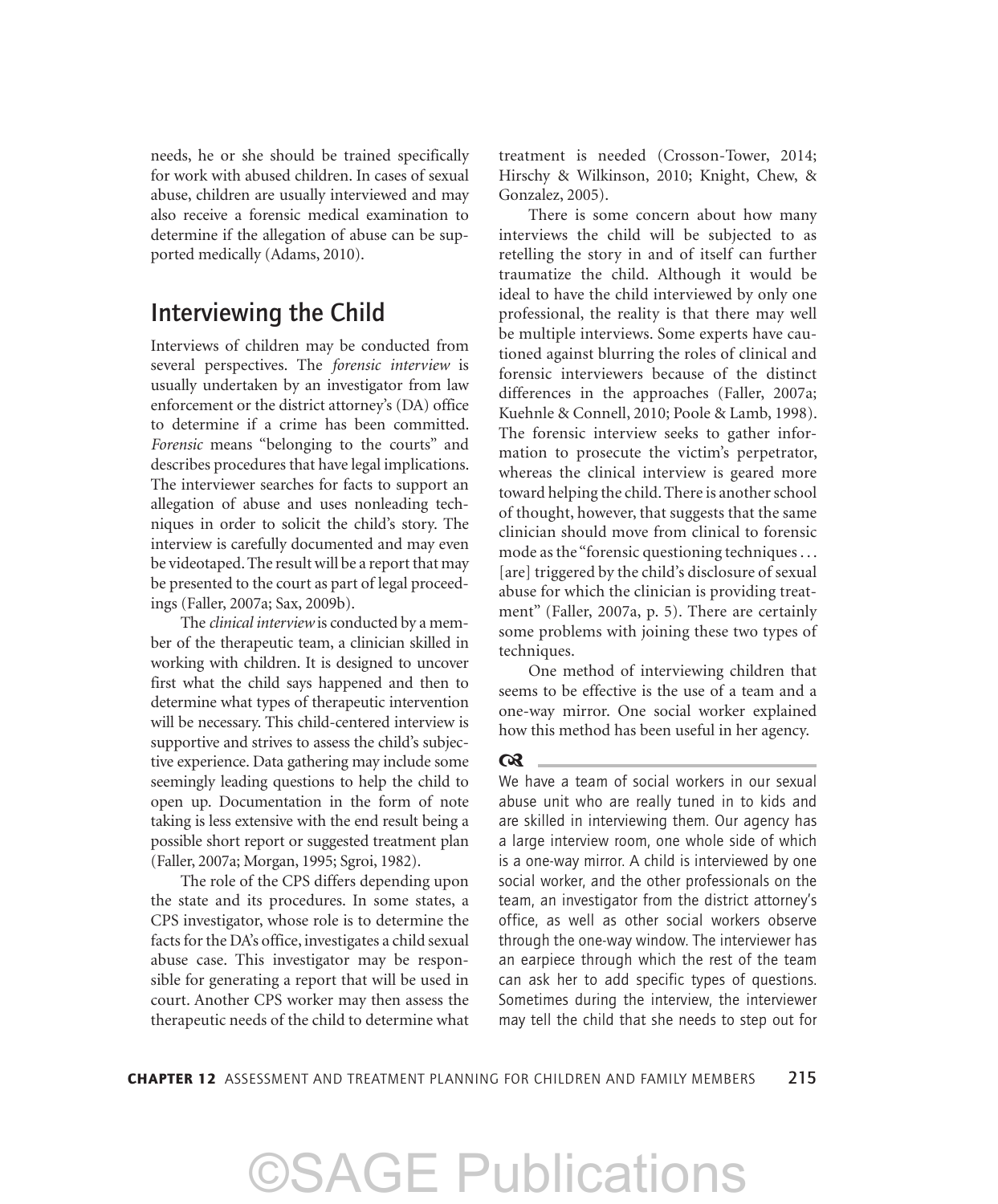a moment, which gives her an opportunity to discuss briefly with the team how they should proceed. When the child is alone in the room she or he is also observed. Sometimes children will behave in ways that are particularly telling when the interviewer is out of the room. G

This worker went on to describe such a case.

 $\boldsymbol{\alpha}$ 

Our interviewer had been talking with the little girl about what her abuser had done to her. They were using anatomically correct dolls and had undressed them. The interviewer, frustrated that she had not elicited from the child any indication of the perpetrator's actions, left the room to speak with the team. No sooner had she left than the child began to narrate her own story of what happened using the dolls. She had the doll that they had designated as her stepfather telling the child doll that he just wanted her to suck on "the lollypop" at which point she placed the penis of the father doll in the mouth of the child doll. Through this small segment of playacting, the interviewer was able to conduct the remainder of the interview in a manner that allowed the child to tell her story with facts that were later used to prosecute the abuser.

G

### *Extended Assessments*

Currently, in most areas of the United States, victims of suspected child sexual abuse are interviewed once or twice by a forensic interviewer who is, hopefully, skilled with children. When a child victim is from a diverse culture, it is also possible for the worker most familiar with the child's culture to be the one to complete the interview. During these interviews, the information that is gleaned will provide the basis for an assessment of the child's safety as well as the decision about the prosecution of the sexual offender. Faller, Cordisco-Steele, and Nelson-Gardell (2010) argue that one or two interviews are not enough and suggest rationale for using

#### 216 **PART III** INTERVENTION

extended assessments in some situations of child sexual abuse.

Concerned that too many interviews by multiple professionals would further traumatize children, the National Children's Advocacy Center (NCAC) developed a model whereby children would be interviewed fewer times (usually once or twice), and a team would work together to use what was disclosed in the interviews to develop an assessment, a criminal prosecution plan, and a treatment plan. The single-interview model was supported for several reasons. First, fewer resources were necessary for the investigation. High caseloads for both CPS and criminal justice investigators require streamlining whenever possible. Second, the above-mentioned trauma to the child was considered. And finally, there was the fear that multiple interviews might program the child to falsely accuse an adult of sexual abuse (Cross, Jones, Walsh, Simone, & Kolko, 2007; Faller et al., 2010; Jones, Cross, Walsh, & Simone, 2007; LaRoy, Lamb, & Pipe, 2008).

Despite concerns about victims' well-being, several studies demonstrated that this plan was not successful in gaining full disclosure. For example, the NCAC discovered that even though 78% of the victims had disclosed the sexual abuse to someone prior to being interviewed, 9% denied the abuse during the first interview and 73% were reluctant to discuss it at all (Faller et al., 2010). In fact, some experts feel that the disclosure of sexual abuse by a child is not an event but a process, which takes time (Faller, 2003; Faller et al., 2010; Olafson & Lederman, 2006; Saunders, 2012).

### *Videotaping*

Often these interviews are also videotaped. Tapes may or may not be used in court but can be useful in a manner of different ways. Having a taped recording is certainly preferable to and more accurate than notes that an interviewer might take after an interview. And when a perpetrator is shown a tape of a child disclosing the abuse in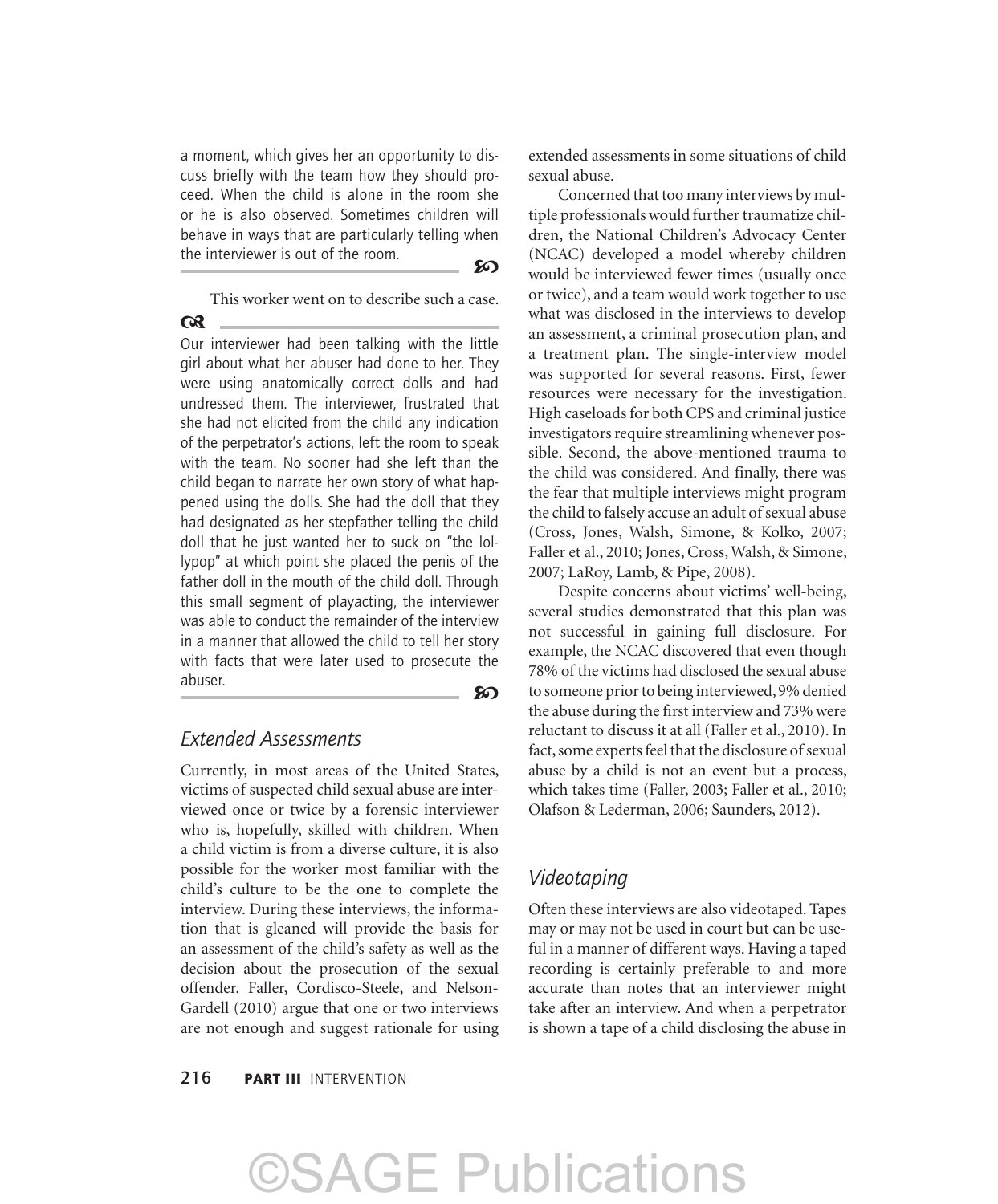some detail, he or she might stop denying that the abuse happened. Or a nonabusive parent may be helped to believe and support his or her child after seeing such a taped interview. Showing a victim the tape of a previous interview might also refresh his or her recollection of what happened during the abuse and lessen the chances of recantation. In addition, even when tapes are not admissible as evidence in court proceedings, such tapes provide a verbatim audio and visual record of the interview that can help prosecutors and investigators to build a case against the abuser (Faller, 2007a).

Although videotaping would seem to be an important tool, there has been a controversy over the use of such techniques. In the mid-1980s, videotaping was highly favored as a manner of preserving information for litigation in sexual abuse cases. Not only did this practice lesson the number of interviews to which a child was subjected but it was thought that tapes could be used in place of the child's testimony in court (National Center for the Prosecution of Child Abuse, 1997). In recent years, there have been suggestions that videotaping can also have disadvantages. For example, the defense may use such a tape to attack the victim for minor inconsistencies or discredit the interviewer. And some legal organizations argued that a defendant has the right to face his or her accuser even if that accuser is a child. Some clinicians feared that if videotaping forensic interviews became the norm, they might be expected in clinical and treatment interviews where the client's right to confidentiality would then be jeopardized (Berliner, 2011; Faller, 2007a; Myers, 1998). Parents and professionals alike have also worried about the child's privacy in the making and distribution of such tapes. Therefore, when such a videotape is made, prosecutors usually seek orders from the court that the tape not be viewed or distributed beyond the scope of the investigation or trial (Sax, 2009b).

Experts suggest that there may be other disadvantages involved in videotaping interviews with children. First, the recognition that taping is

being done may inhibit the child from disclosing or speaking freely. Or the child may behave differently (e.g., acting silly or hamming for the camera) if he or she knows that there is taping. A poor quality tape may obscure important data, or the fact that a camera will record only what is in range may mean that significant information is missed. Those viewing the tape may also be focused more on, and therefore distracted by, the interviewer's technique rather than what the child has disclosed. And finally, some courts may feel that a taped record of a child's testimony is not as persuasive as the child himself or herself when used as testimony (Berliner, 2011; Faller, 1996, 2003, 2007a).

### *Medical Examinations*

Medical exams are undertaken with sexually victimized children for several reasons. First, the hope is to uncover physical evidence that will substantiate the abuse. Unfortunately, there may not always be obvious physical evidence or forensic specimens (e.g., semen, vaginal or rectal tearing), especially if the child was not penetrated either vaginally or anally. Further, a forensic medical exam determines if there are any sexually transmitted diseases or injuries that must be treated; the prevention of a possible pregnancy may also be necessary (Rosas, 2005). Adams (1995) suggests that there are additional reasons to complete a medical exam. These include the following:

- To document the child's description of what happened
- As a way of reassuring the victim that he or she is "OK" and has not been physically injured to any serious degree
- To identify any physical changes that may have resulted from previous injuries
- To provide prophylaxis for pregnancy or disease as needed
- To provide documentation for court testimony if such becomes necessary

CHAPTER 12 ASSESSMENT AND TREATMENT PLANNING FOR CHILDREN AND FAMILY MEMBERS 217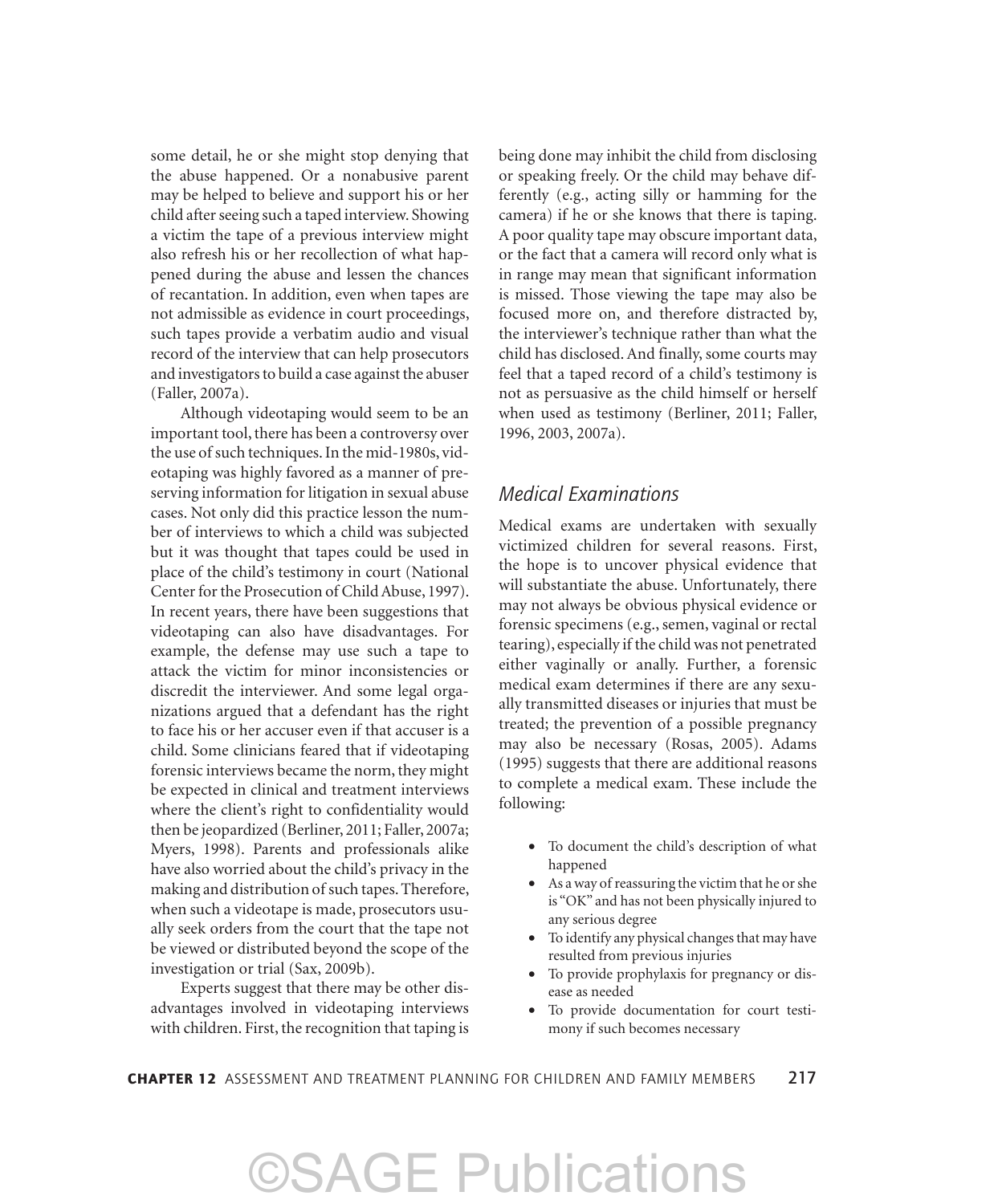Exams may be completed on an acute basis that is, they are being conducted within 72 hours of the last sexual contact—or on a nonacute basis—that is, as much as 7 days after the abuse (Adams, 1995; Rosas, 2005). Because it is part of an investigation of a crime, parental consent is not required to give a child a medical exam (Sax, 2009b).

As part of the medical exam, a description of what happened is also obtained from the child's caretaker before the exam is undertaken. And a detailed medical history enables the examiner to be more accurate in his or her assessment (Adams, 1995). It may also help to determine if symptoms sometimes related to sexual abuse (e.g., blood in the diaper or panties, redness in the genital area, warts, scars in the genital area) are indicative of problems other than abuse (e.g., urinary tract infections, abrasions, lichen sclerosus, a skin condition) (Adams, 1995).

Although a medical exam may produce findings that support that the child has been sexually abused, this is not always the case. When a child is not penetrated or physically hurt, the evidence of abuse may not be obvious. In addition, the hymen, often thought to be indicative of virginity, can actually stretch to allow partial penetration without tearing. Or it may have become torn through other child-appropriate activities. The anus is even more expandable, and even if tears do occur, they usually heal rapidly, leaving no trace of an injury. Nor can a physical exam tell how often a child may have been violated sexually. The usefulness of a medical exam is only in conjunction with other types of evidence and testimony (Adams, 1995).

### *Cultural Considerations*

Child sexual abuse cuts across all races and cultures, and a child's race and ethnic background must be considered when interviewing for alleged child sexual abuse. Fontes and Faller (2007) suggest that interviewers are not as diverse a population as the clients they serve, necessitating that interviewers be schooled in and pay attention to cultural differences and how these affect interviews. Despite the abundance of resources now available for interviewing, there is little that addresses cultural competence in interviews with children around sexual abuse (Fontes & Faller, 2007; Fontes & Plummer, 2012).

Children who have been sexually abused come to an investigative or assessment interview with preexisting barriers to communication built around their hesitancy to discuss the actual sexual abuse. Combine this hesitancy with language difficulties and attitudinal perspectives based on cultural differences, the interviewer may be challenged to overcome those barriers. Fontes (2008, p. 85) suggests that prior to the interview, certain facts be ascertained.

- What language does the child speak generally?
- What language does the child speak with siblings or friends?
- Is the child an immigrant or a child of an immigrant, and if so, from where?
- Who lives at home? Who stays at home?
- What do the adults do for a living?
- What is the child's religion, and how observant is the family of this religion?

It will be especially important to know about the culture of the child's family of origin. Not only might the child's culture have prohibitions against talking about sexual matters but there may also be differences in the definitions of appropriate sexual activities. Sometimes seemingly abusive practices may also have cultural routes; for example, "a Latino mother or father grabbing briefly at her/his toddler or preschool son's crotch in public and commenting on how he is going to 'get the girls' when he grows up" (Fontes & Faller, 2007, p. 169). Cultural practices like the digital penetration of a girl's vagina by a parent as a "virginity check" are illegal in the United States but should be handled with the knowledge of the cultural origins (Fontes, 2008; Fontes & Faller, 2007; Fontes & Plummer, 2012).

#### 218 **PART III** INTERVENTION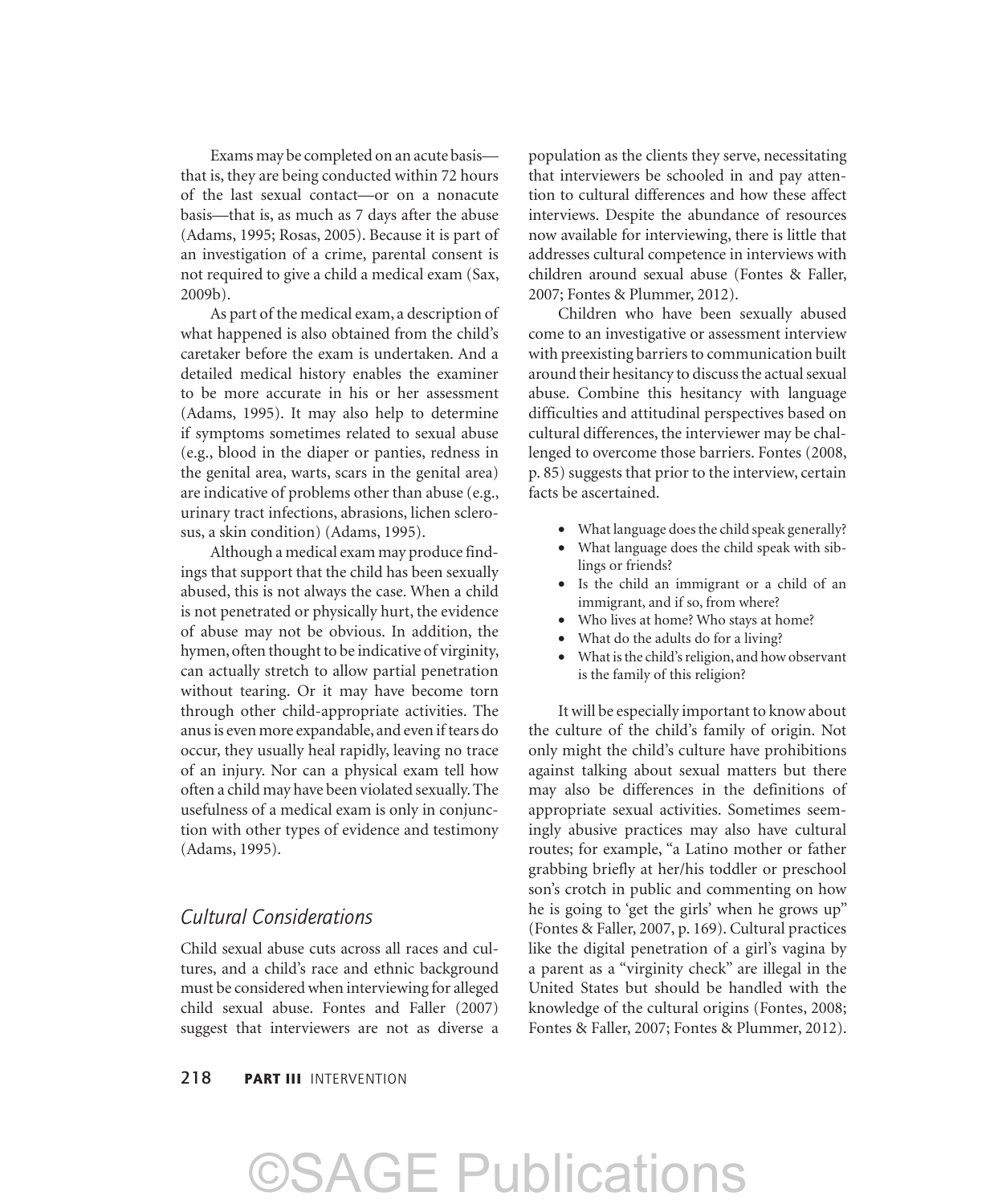In addition to knowing the child's ethnic background and some of the practices of that culture, it is important to know when an interpreter would be useful. However, it is also important to be aware of the possible bias of a particular interpreter. For example, family members as interpreters might have vested interest in the story coming out in a certain way. If the interpreter is a professional, he or she should be knowledgeable of the issues involved in sexual abuse so that the responses are translated accurately (Fontes, 2008; Fontes & Faller, 2007; Fontes & Plummer, 2012).

Some cultures are more insistent on having the child accompanied by a family member. However, this can also be problematic. Having a family member present in an interview is usually not advisable because even knowing that his or her relative is waiting outside may impede the child's disclosure (Fontes, 2008).

Techniques that are part of any interview become more complex when there are cultural differences between the child and the interviewer. For example, the use of body language, including certain gestures and nonverbal cues, is impacted by culture. Fontes (2008) explains that an interviewer asking a Latin American teen a question might be greeted with a shrug, which is often interpreted as "I don't know." However, Latinos may use this gesture to indicate "I don't care" or "I don't want to talk about it," which may be a different message. And although being face-to-face and making eye contact are appropriate in middle-class Anglo American circles, it could be disrespectful in some other cultures. Thus, the untrained interviewer may assume that the child was avoiding the truth rather than looking away to be respectful. Voice tone, the use of touch, the use of silence, and the arrangement of seating are other issues that may have different significance in different cultures. It will be extremely important to the success of the interview that cultural variation be considered (Fontes, 2008; Fontes & Faller, 2007; Fontes & Plummer, 2012).

### *Children With Disabilities*

There are numerous misconceptions about children with disabilities and sexual abuse. First, there is the belief that children who are disabled in some manner are at low risk for sexual abuse because people would feel pity for them and not take advantage of their special needs. On the contrary, the very fact that they are disabled may put these children at higher risk for abuse. Cognitive limitations and mobility issues as well as communication difficulties may cause perpetrators to view them as safe risks. Disabled children may also be dependent upon caretakers, heightening the risk of abuse by those same adults. And the large number of caretakers over time in the life of a disabled child makes the percentage of risk greater. Although it is true that children with disabilities are less likely to interact with strangers, statistics indicate that abuse is more likely to be at the hands of those known to the child (Davies & Faller, 2007; Horton & Kochurka, 1995).

Faller (2007) points out that there may be both professional and child-related barriers when interviewing children with special needs. Professionals may be biased that the identified symptoms of sexual abuse are caused by the child's developmental disability. For example, self-injurious behaviors in developmentally delayed children may be attributed to their disability although such behavior can also be symptomatic of child sexual abuse (Davies & Faller, 2007; Mansell, Sobsey, & Moskal, 1998). A study out of Sweden (see Cederborg & Lamb, 2006) brought to light the fact that those interviewing children with disabilities may lack the expertise in evaluating children with such disabilities (Davies & Faller, 2007).

Children with disabilities also present barriers to accurate interviewing. First, their disability may present challenges to accurate communication. In addition, children with special needs are not always provided with the information about sexuality given to other children, resulting in a deficit in their knowledge about their private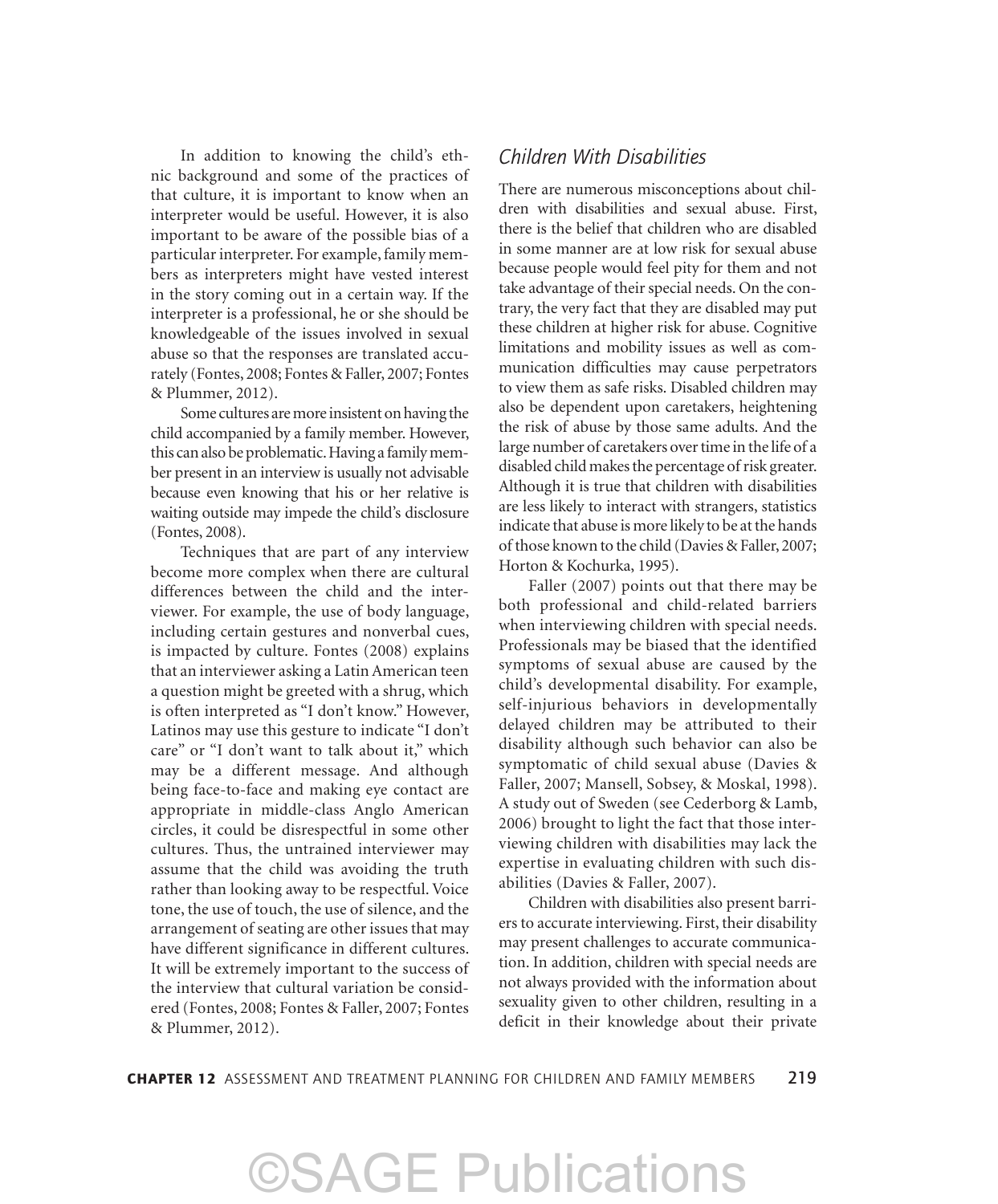parts, sexual acts, or the fact that they may have been sexually abused at all (Burke, 2008; Davies & Faller, 2007; Mansell et al., 1998). Because some abuse is disguised as child care, the problem of recognition that an act is abusive is compounded. Children with disabilities may also be dependent upon the perpetrator and/or socially isolated. Speaking about any possible abuse may be too difficult for them and may trigger abandonment fears (Davies & Faller, 2007; Horton & Kochurka, 1995).

Prior to interviewing, the interviewer should take care to familiarize himself or herself with the specifics of the child's disability. Initial interviewing involves getting to know the child's capabilities and understanding of sexuality and abuse. Data gathering must also take into consideration the child's limitations around communication. (For more detailed information, see Davies and Faller, 2007.)

### *Assessing Truthfulness*

When interviewing children about sexual abuse and especially when they may be testifying in court, the question arises, "How does one know when a child is telling the truth?" Bernet (1993), after a review of numerous writings on false reporting, identifies possible reasons for false reports. These include indoctrination of the child by others, suggestion, fantasy or delusion, misinterpretation, miscommunication, lying (both innocent and intentional group contagion when others have reported similar events), and perpetrator substitution (when the abuse did happen but not at the hands of the perpetrator reported). Other authors have suggested that false reports might arise out of custody battles or other forms of manipulation of a child (Faller, 2007a; Friedrich, 2002; Lyon, 2005; Sgroi, 1982).

Early in the study of the assessment and treatment of sexual abuse, Sgroi (1982) postulated that an abuse report was more likely to be

true if the child reported that there were multiple incidents of abuse over time; there was a request, demand, or implication of secrecy expected by the perpetrator; there were elements of pressure or coercion involved in the abuser's technique; and if the child could give explicit details of the abuse including tactile details of sexual activity. Later attempts to determine truthfulness outlined specifics in content. Lyon (2005, p. 165) outlines some of the content criteria originally developed over time through the work of Raskin and Steller (1989) and Steller and Boychuck (1992). These content criteria include

- the characteristics of the content—is it logical and detailed?
- the specific contents—are there descriptions of interactions, conversation, unexpected complications, and the context in which the abuse occurred?
- peculiarities noted—unusual or superfluous details, related external associations, and indications of the child and perpetrator's mental states;
- Motivation-related contents—spontaneous corrections, admissions of not being able to remember or self-doubts, pardoning, or forgiving the offender; and
- the specifics of the offense.

In using content criteria, these authors suggest the importance of also assessing the abilities of the child, the nature of the abuse, and the skill and strategies of the interviewer.

#### *Assessment of Ritual Abuse*

During the 1980–1990s, there were numerous reports by child victims and adult survivors of bizarre acts of abuse, often perpetrated in groups with ritualized overtones; these were soon labeled as ritual or cult abuse (Charles, 1995; Cook, 1991; Hudson, 1991; Noblitt & Noblitt, 2008; Noblitt & Perskin, 2000). Law enforcement, child protective

#### 220 **PART III** INTERVENTION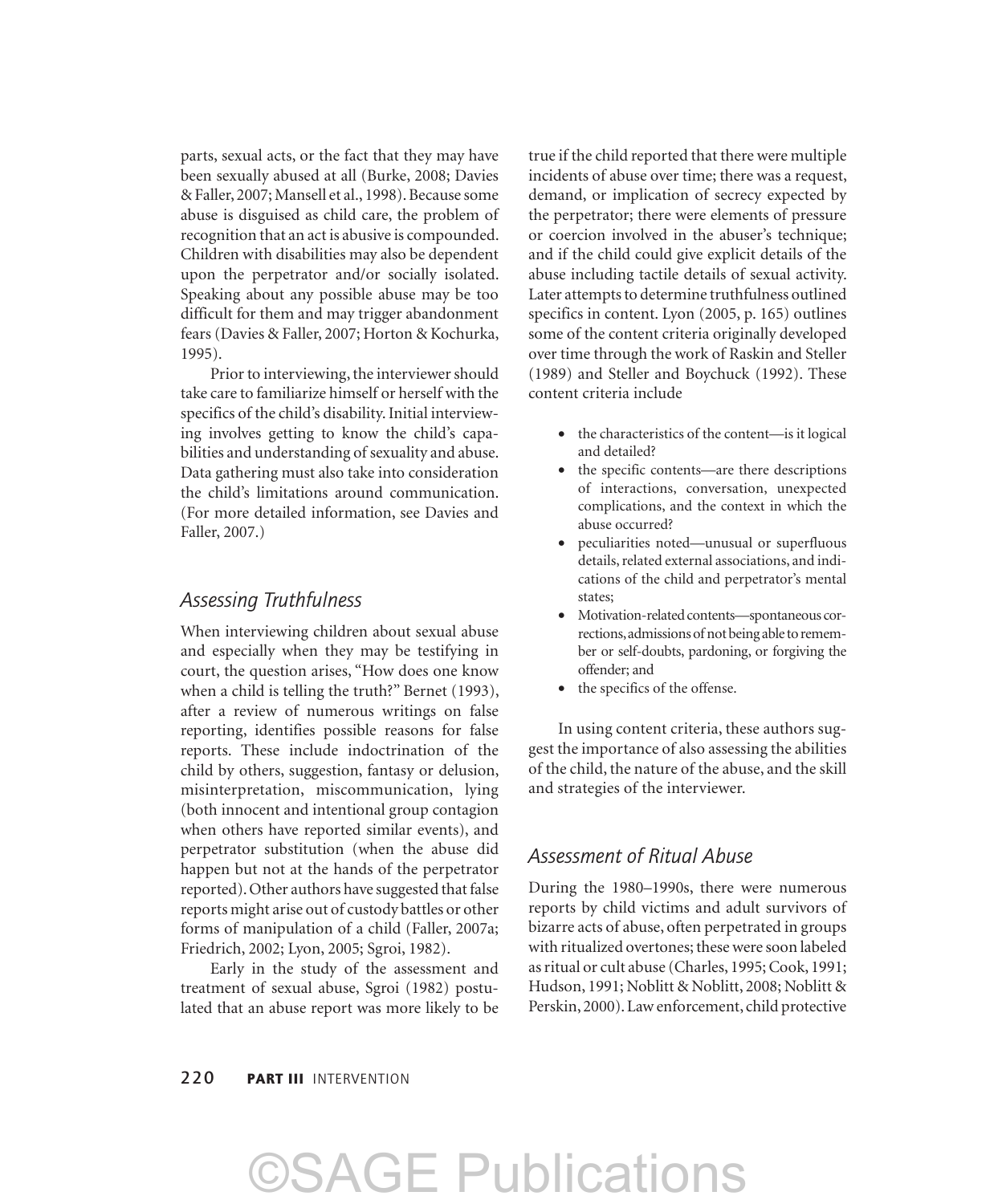agencies, and clinicians struggled to sort out fact from fiction in what seemed like unbelievable accounts. Public's mistrust of reported incidents fostered the development of the False Memory Syndrome Foundation (see Chapter 15 for more detail) and other efforts to discredit those reports. However, there was enough similarity in the events depicted that the criminal justice and child protection fields were compelled to devise methods to assess and treat those who reported ritualized abuse.

*Ritual abuse* is defined by Noblitt and Perskin as "abuse or maltreatment that occurs in a ceremonial or circumscribed manner and where the abuse causes traumagenic dissociation and/or establishes or reinforces control over dissociated states already in existence" (as cited in Noblitt & Noblitt, 2008, p. 25).

The reports appeared to reference specific indicators including unusual and often sadistic sexual behaviors, torture, death/murder, being tied up or otherwise restrained, the use of supernatural symbols, bestiality, consumption of bodily fluids, cannibalism, harming animals, dressing in ritual apparel, and the encouragement of strange beliefs (Charles, 1995; Noblitt & Perskin, 2000; Sinason, Galton, & Leevers, 2008).

When a report is made that suggests ritual abuse, criminal justice and child protection investigators gather evidence that they hope will suggest some type of pattern. To date, no diagnostic tool effectively diagnoses ritual abuse (Charles, 1995; Faller, 2007a). Some experts suggest that ritualized abuse should be at least ruled out in any case where children report multiple perpetrators or being abused in a group (Charles, 1995; Noblitt & Noblitt, 2008). One key to diagnosis seems to be related to a child having extreme dissociative symptoms. The likelihood of a child's purposeful disclosure is rare given the fears instilled in the victims by perpetrators. In addition, the bizarre nature of the abuse makes it difficult for the victims to frame a way of describing it. When children recount confused

descriptions of seemingly unbelievable events, they are less likely to be believed. Thus, cases more frequently come to the attention of law enforcement and CPS through reports of tangential events such as animal abuse. Once ritual abuse is suspected, careful listening, an open mind, and trained interviewers are key.

## ASSISTING FAMILY MEMBERS IN SUPPORT OF THE CHILD \_\_\_\_\_\_\_\_\_\_

The impact of child sexual abuse is sometimes forgotten on those family members who are not the abusers. They may have their own reactions and conflicts that hamper their ability to support the child as they process their own emotions. We discussed in Chapter 11 the difficulty that family members may have in believing the initial allegations of child sexual abuse, as well as their reactions and feelings as they hear the child's story. Some nonabusing parents will be able to support the child, believing him or her, and will protect the child against future harm from the perpetrator. Other parents' own needs are so great that they cannot stand by the child. When the latter is the case, removal of the child from the home is often necessary.

Even when a nonabusive parent believes the child's allegations, supporting the child will require courage and, often, additional professional support. This parent, too, feels like a victim. She or he is embarrassed and questions why she or he did not know earlier. As one mother put it,

#### $\alpha$

Did I have suspicions? The amount of time my husband spent with our daughter, taking her on outings that it seemed clear I was not invited to be a part of, tucking her in at night, stealing out of bed in the wee hours of the morning. Weren't these actions just part of being a father? Maybe I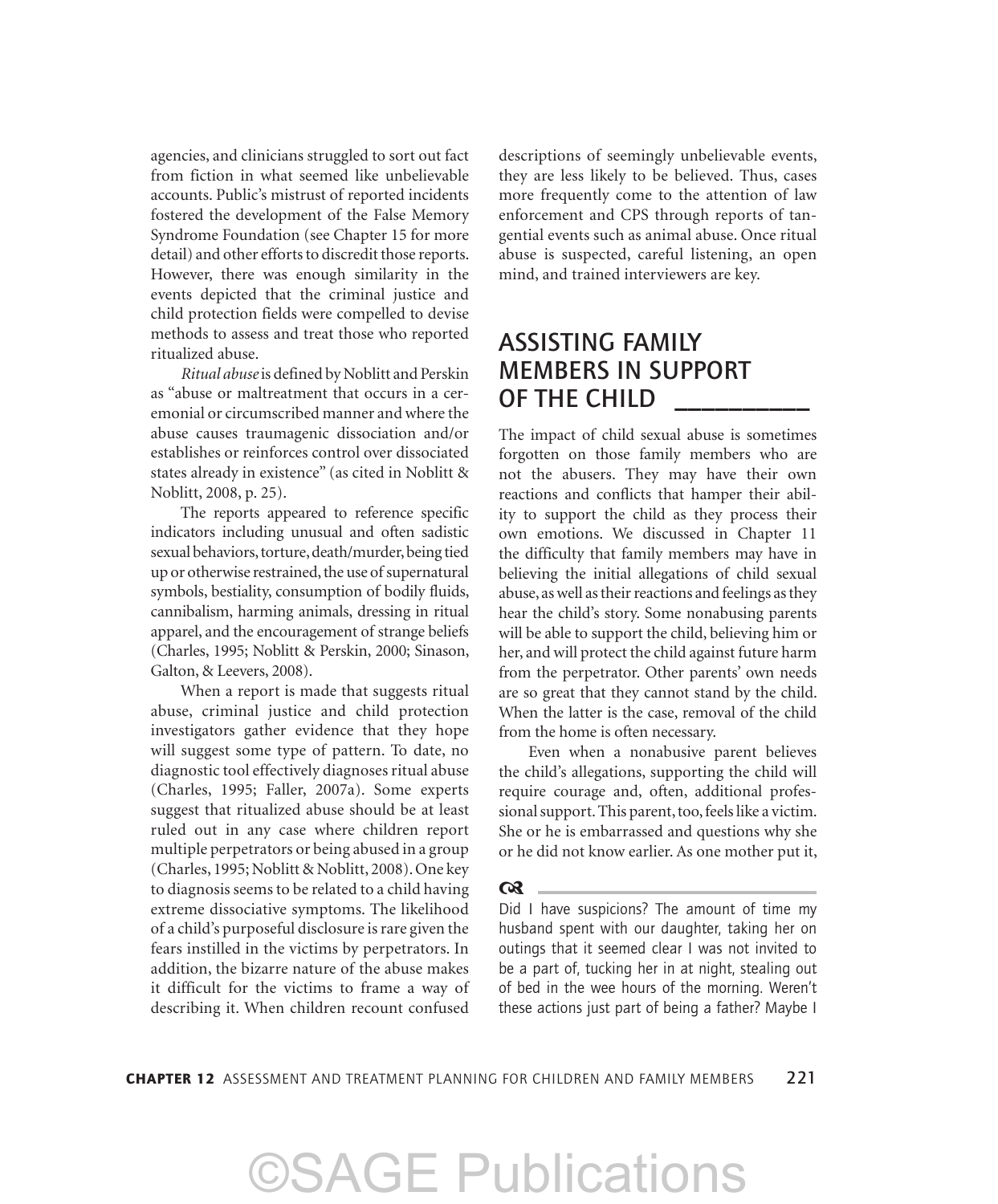should have realized how secretive they both had become. But he was always out of work and I was always trying to make ends meet. Maybe I thought that it was the least he could do, taking care of our daughter. How could I have been so blind? G

Some nonabusive parents blame themselves, heaping on the guilt about what they should have seen or what they should have done (Stone, 2005). Sometimes the abuse had been out of their frame of reference; it never occurs to them that their mate might abuse a child. Other parents have their own agendas and chastise themselves for not protecting their children.

#### $\alpha$

I knew that Isabella was a needy person. Before our son was born, I used to feel smothered sometimes. She wanted so much from me—things I couldn't give emotionally. Then when our son was born, I thought she'd have something to keep her busy. But still she demanded. I was glad when I got the sales job. It gave me time to be away from home for long stretches. Now I wonder if it's my fault that she started sexually abusing our son. He was only a baby!  $\infty$ 

Other parents are unable to see the child's needs over their own and the importance of the offender in their lives.

#### $\boldsymbol{\alpha}$

Gertie could not believe it when it was reported to her that her boyfriend Emmett was sexually abusing her daughter Lissie.

"Lissie been a liar her whole life!" the mother protested. "Who gonna believe her! Emmett treat me good and pays the bills. No way I gonna kick him out because of that girl's lies." G

Gertie's inability to believe and protect her daughter necessitated the placement of Lissie in foster care.

Disclosure of sexual abuse is often so traumatic an event for the victim's family that they respond out of a crisis-survival mode. Suddenly, their whole world feels at risk. Their child has been compromised, which in turn may influence their marriage, their other children, their privacy, their economic welfare, their selfsufficiency, and their self-concept. Although the ideal goal of case management and treatment would be to keep the family together, this can be accomplished only by giving a great deal of support to those supporting the child emotionally (Crosson-Tower, 2014; Faller, 2003).

Assessment of nonabusive parents requires that professionals answer several questions:

- Does the parent believe the child?
- Did that parent set up, condone, or cover up the sexual abuse of the child?
- Is the parent able to achieve emotional independence from the offender in order to support the child?
- Can the parent, with support, be consistent in standing by the child?

Denial is a classic response when confronted with the news that one's child has been sexually abused. There may be a great deal of stake especially if the offender is a parent or a close family member. Thus, those who intervene must help the family members sort out their feelings, including their attitude toward the child and what has happened to him or her.

#### $\boldsymbol{\alpha}$

When Fawn first learned that her husband, Bud, had abused their daughter, Heather, she could not believe it. She wanted to talk to Bud and confront Heather, but the police allowed her to do neither. When the CPS investigator interviewed her, Fawn sobbed bitterly, saying that she could not go on because it was so terrible. At first, she felt that there must be a mistake and that the teacher had misunderstood Heather's report that her father was abusing her. Finally, this mother was able to hear how upset her daughter was; she then realized that the allegations

#### 222 **PART III** INTERVENTION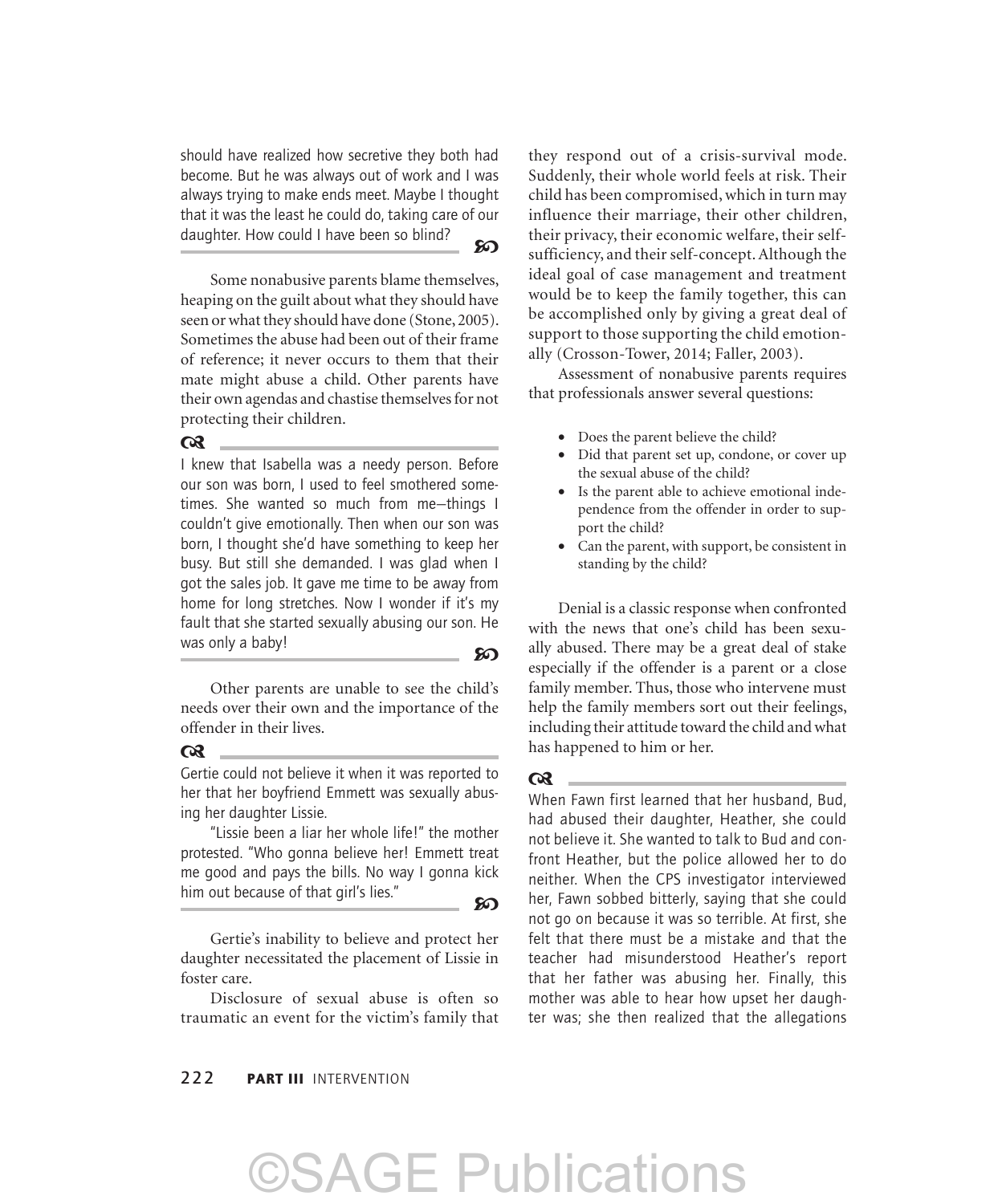must be true. Fawn worried about how she and Heather would live without Bud. Could they make it financially? After voicing her own concerns, Fawn knew that she could keep Heather safe. She knew too that she must support her daughter through further investigation and later as they went to court.

G

Several studies found that nonoffending mothers were more likely to believe their children when they bore their first child in adulthood, the offender was not the mother's current partner, the mother did not have knowledge of the abuse before disclosure, and the child was not displaying any sexualized behaviors (Elliot & Carnes, 2001; Joyce, 2007; Pintello & Zuravin, 2001). Nonsupportive mothers in another study had difficult relationships with their own mothers (Leifer, Kilbane, & Grossman, 2001).

Some family members feel such anger toward the perpetrator that it diverts the energy that they might have had to help the child. One task of CPS will be to help these family members to channel their anger into positive action.

The goal for CPS, once it is determined that the family members are able to support the victim emotionally, will be to provide resources, both tangible and psychological, to help these individuals to support the child as intervention proceeds and treatment is begun. To do this, CPS will carefully assess the strengths of and challenges for these family members.

## COURT INVOLVEMENT IN CHILD SEXUAL ABUSE

## Types of Courts

Victims, families, and perpetrators of sexual abuse might become involved with the court system in a variety of ways, and the process in which they are involved with different types of courts might differ. *Juvenile or family court* hears dependency cases, including protective petitions on behalf of children who have been abused as well as delinquency matters and status offenses (those acts, like running away or truancy, that if committed by adults would not come to the attention of the court). Juvenile courts are not criminal courts, and decisions are made on behalf of the children (Faller, 2003; Noel, 2013). They do not have the power to punish, rather they determine how the child can best be cared for.

 $\boldsymbol{\alpha}$ 

Sally was sexually abused by her mother's boyfriend who is sometimes a tenant in the home. Sally's mother, Lona, had approached CPS for services a year earlier when she needed the placement of her children to undergo an operation. Finding no relatives who could give the children care, CPS placed 5-year-old Sally and 2-year-old Frankie in a temporary foster home and worked with the mother during her recuperation from surgery. Unfortunately, Lona became addicted to pain killers, and CPS remained involved while she tried to detox and for subsequent months monitored her progress. During this time, Lona met Ira, a violent man who also had a drug problem. The CPS worker suspected that Ira beat Lona but was unable to prove this. When the school reported that Sally was being sexually abused by her "stepfather," CPS intervened. But Lona denied these allegations and was clearly ready to protect Ira at all costs. CPS then determined that a petition must be filed in juvenile court in order to protect Sally's safety.<br>
So

Because Sally is no longer safe at home given her mother's decision to protect Ira, it will be the role of the juvenile court to decide what is best for the child.

In some states, domestic relations are handled by *probate court* where custody rights, child support payments, and child guardianship are determined (Faller, 2003; Sagatun & Edwards, 1995). Other states use the term *family court* to describe the civil court that oversees custody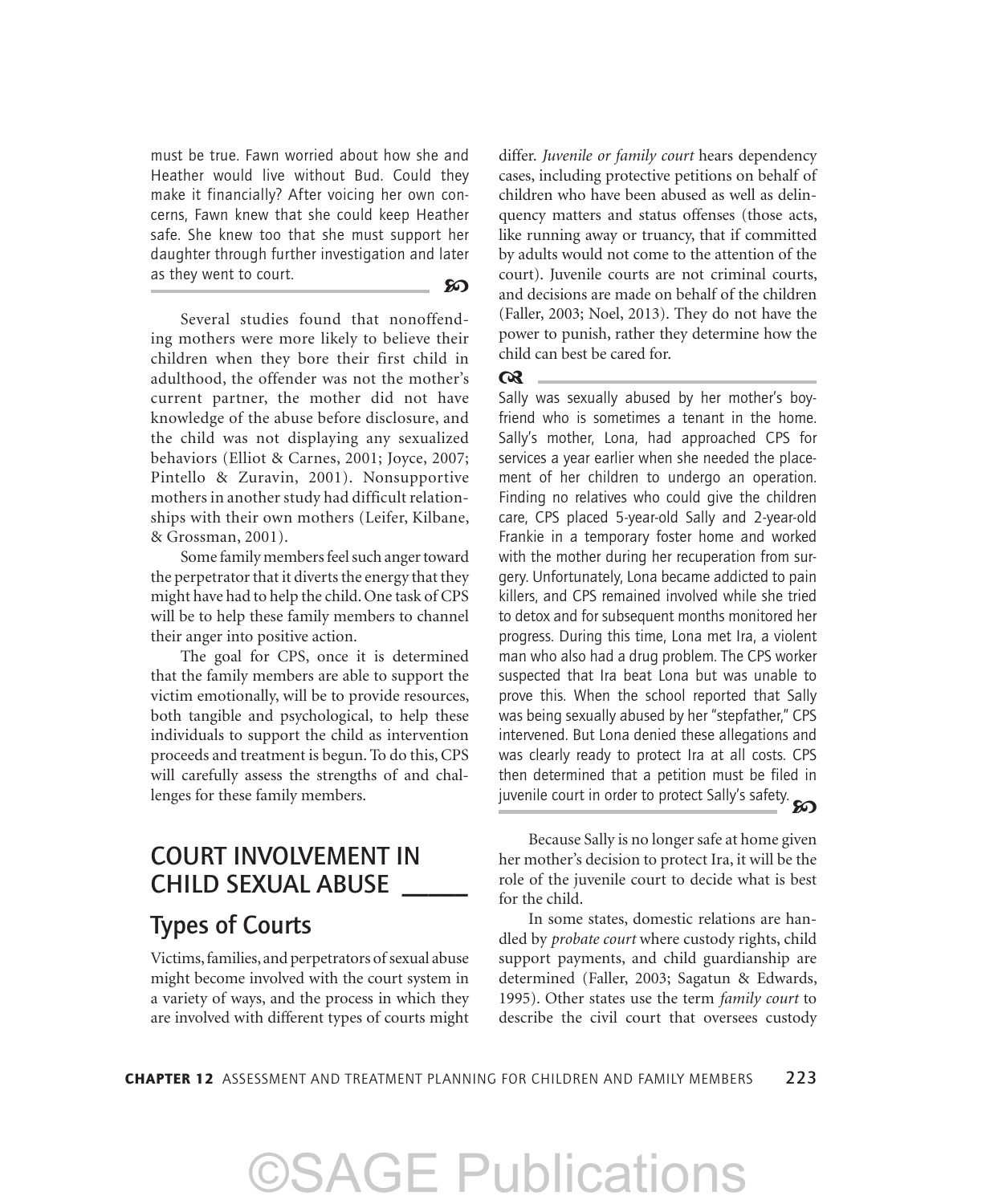disputes, visitation, family support payments, and mandated counseling. Only family members can avail themselves of the services of family court (Sax, 2009b).

Offenders usually come to the attention of *criminal court* as child sexual abuse is a crime subject to the appropriate punishment. The objective of the criminal court is to determine the guilt or innocence of the accused and, if found guilty, levy some type of consequence. Criminal courts are responsible when the crime is considered to be "against society" (Sagatun & Edwards, 1995; Sax, 2009b; Walsh, Jones, Cross, & Lippert, 2010).

*Civil courts* settle disputes between two or more parties related to negligent behavior, property rights, or contracts. Here the offense is committed against another individual rather than society. Sometimes, an offender may be found not guilty in criminal court but will be taken to civil court. For example, the husband of a small day care provider was accused of sexually abusing the children in his wife's care. She was also charged as an accomplice. The case was dismissed from criminal court for insufficient evidence. Soon after, the parents of several of the children involved sued the couple in civil court for negligence on behalf of their children in failing to provide a wholesome atmosphere while they were in day care. These parents sought financial damages in order to pay for the therapy for their abused children.

### Court Process

How these courts are used, at what point in the case process they are brought in, and how they influence the case will differ from state to state. In Massachusetts, for example, a case of child sexual abuse perpetrated by a family member is most often reported to the Department of Family and Children's Services (the CPS agency). Once the case is screened in, an intake worker will begin collecting and sorting out the facts. At the same time, the case is referred to the office of the DA,

which also does an investigation. CPS may or may not involve juvenile court depending upon whether or not the nonabusing parent is able to protect the child and will cooperate. If the child is in danger because this parent is not supportive and/or the abuser still has access to the child, a care and protection petition (seeking the court's aid in protecting the child) might be filed in juvenile court.

In the meantime, the abuser usually would have been arrested and/or removed from the home through criminal court. A forensic investigation will seek to find medical evidence, the defendant's criminal record, possible other victims of the same abuser, other witnesses, and so on, to determine if a crime was committed by the accused. It may be that the DA's office does not find enough evidence to go forward in criminal court, but CPS is convinced that the child needs protection and that the parents need help in protecting the child in the future. If this happens, CPS will continue to work with the family.

When an offender is reported to law enforcement for another alleged crime, abuse of children may also be discovered.

#### $\boldsymbol{\alpha}$

Willie prided himself on his collection of pictures that he had taken of the children whom he had sexually abused. All boys between the ages of 7 and 9, Willie had met them through his job as a school janitor. He enjoyed going to a gym after work where he met several other men who shared his interests in young boys. It was here that he was observed with his pictures and arrested by an undercover police officer who had been investigating a pornography ring in the town. After interrogating Willie, the police discovered that not only did he have pornography but the pictures were taken when he was abusing young boys. Subsequently they learned the names of Willie's numerous victims and began the arduous process of talking with their parents. Willie was arrested for child assault. ဢ

#### 224 **PART III** INTERVENTION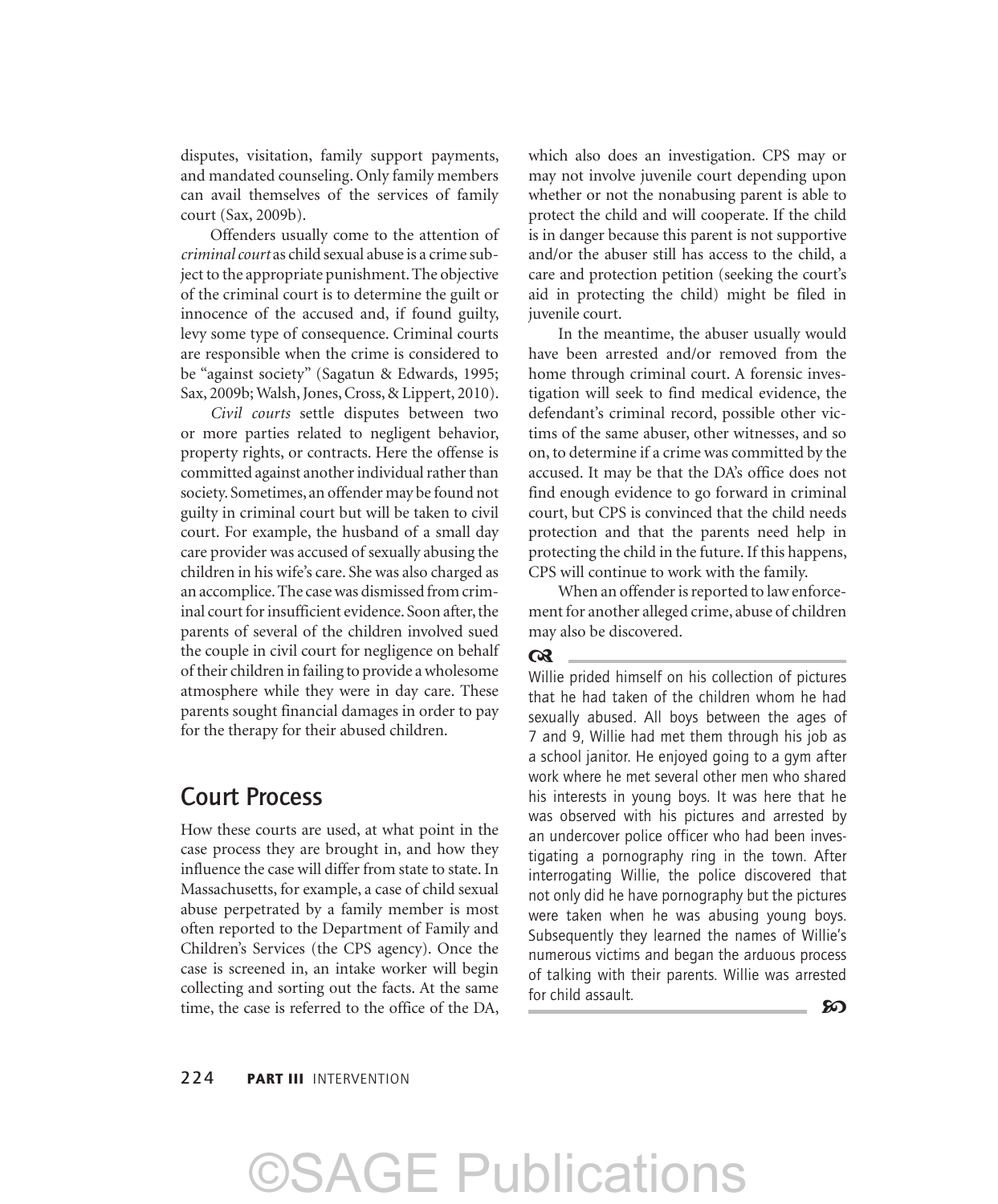Sax (2009b) outlines the steps that might be taken in her state with an offender like Willie.\* An arrest is made when the police report is filed. A determination is made about how recently the sexual assault occurred, how much proof is available, and whether the accused confesses to the crime. Bail is set depending on what charges the prosecutor chooses to file. An arraignment is scheduled where the abuser is officially charged and asked if he or she chooses to plead guilty or not guilty. Pleading guilty to a sexual assault case will have long-term implications, including that the accused will be registered as a sex offender. The judge will then set bail and schedule future proceedings (pp. 142–143).

The preliminary hearing or grand jury indictment is like a minitrial where the prosecution strives to prove that the accused is guilty of the abuse. Witnesses may be called upon with the goal of determining if there is sufficient evidence for the accused to stand trial. If trial is scheduled, there will be a series of pretrial motions while the prosecutor and the defense both argue to determine what evidence will be admitted at trial, a determination made by the judge (pp. 143–144).

Trials have become the fodder for numerous TV shows and so are familiar to most. Few are as dramatic as often portrayed on TV, but it is always possible with such a controversial issue as the sexual abuse of children. It is also possible for attorneys to plea bargain—or settle a case by agreeing on mutually acceptable terms. This means that the case will no longer be heard in a courtroom. A plea bargain is usually offered by the prosecutor after he or she determines the strength of the case. Going to court presents not only a risk to the accused but also exposure through media. Thus, a plea bargain is often presented in a way to present further exposure as

well as expense, inconvenience to witnesses, and the time involved. If the accused goes to trial and is found guilty, he or she has the right to appeal to a higher court (Sax, 2009b).

## Attorneys Involved in Child Sexual Abuse Cases

Sexual abuse will most likely come to the attention of one or both of two courts: juvenile court for child protection or criminal court for the prosecution of the offender.

### *Attorneys in Juvenile Court Procedures*

There are three different attorney roles in juvenile court: attorney for CPS, attorney for the child, and attorney for the parents.

The attorney for CPS is often the initiator of the court proceedings on behalf of a child. This lawyer may be on the staff of CPS or borrowed from the prosecutor's office. This attorney and the worker from CPS work together closely as the case is prepared for court. The social worker, with his or her expertise on the welfare of children, makes recommendations about the child's well-being and suggests witnesses, who are then subpoenaed by the attorney (Faller, 2003; Sax, 2009b).

The Child Abuse Prevention and Treatment Act (CAPTA) of 1974 mandated that each state through CPS provide a child being seen in juvenile court with a *guardian ad litem*, usually an attorney, who is given the task of representing the child's best interests. Because CAPTA was not clear as to how children's interests should be represented by this guardian ad litem (sometimes referred to as *GAL*), states interpreted the law

\*Robin Sax is the former deputy district attorney for Los Angeles County, California.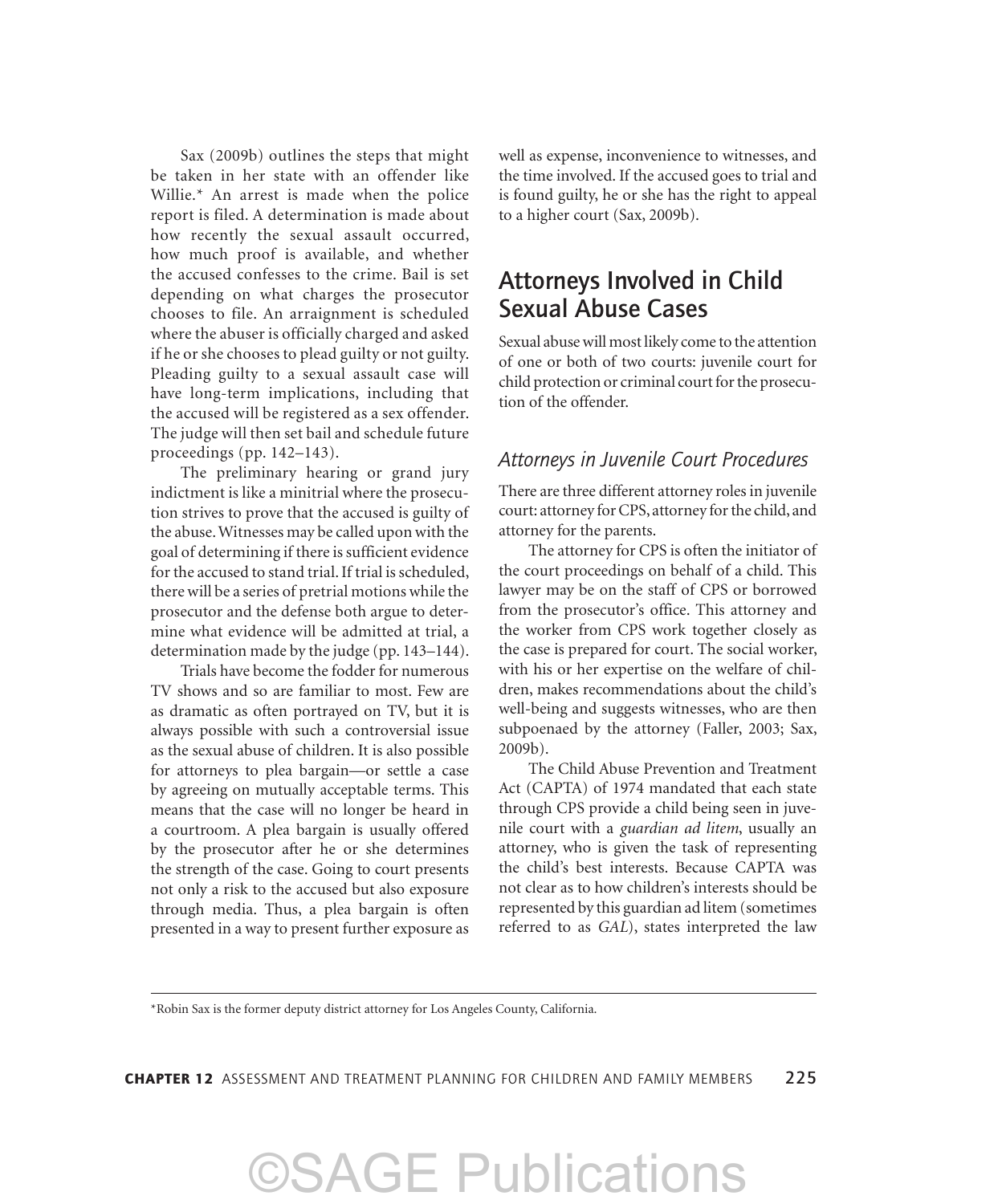differently. Some states now provide an attorney, who is the child's advocate, throughout the process. Others use this attorney to determine the child's best interests but pay the attorney only for court appearances. Faller (2003) suggests that such a system does not provide adequate investigation and, therefore, sufficient advocacy for the child, especially if this guardian ad litem uses the CPS records as his or her only guide and does not actually meet with the child. Still other states offer both an attorney for the child throughout the process of hearings and a guardian ad litem who is assigned to interview and advocate for the child on a more individual basis.

Court-Appointed Special Advocate (CASA) agencies may also provide a specially trained volunteer to assist the juvenile court by advocating for children. CASA was started in Seattle, Washington, in 1977 by David Soukup, a juvenile court judge, in the interest of seeing that the voices of children are heard when their welfare is being considered. Today there are CASA agencies in every state (Faller, 2003; Sagatun & Edwards, 1995; Sax, 2009b).

Parents in juvenile hearings are also given legal representation. It is possible in cases of sexual abuse that the mother and father have different interests in the outcome of the proceedings especially if one of them is the sexual abuser. In these cases, parents may elect to have separate attorneys. The parents' right to an attorney is not a federal mandate as it is for the child, but if a parent cannot afford an attorney, a court-appointed attorney can be provided. These attorneys come either from law firms who do predominantly child welfare work or from those firms that do some pro bono work. In the latter situation, these attorneys may know little of child welfare law.

### *Attorneys in Criminal Court Procedures*

In criminal court cases, there are usually only two roles for attorneys: the prosecutor and the defense attorney. The victim does not have an attorney, except in very rare cases where a guardian ad litem advocates for the child's interests. More often, someone from the victim-witness assistance program, associated with the prosecutor's office, provides support for the victim.

The prosecutor represents "the people" or society in a criminal case. The police bring their investigative findings to the prosecutor who makes the decision, based on the amount of evidence available, about whether or not to pursue criminal prosecution of the abuser. The prosecutor also assesses his or her likelihood of convincing a judge and jury of the guilt of the defendant before deciding whether to go to trial. Crucial in this decision is the believability of the child as a witness. Because the accused has the right to face his or her accuser, children usually are required to testify if at all possible. Rather than subject a child to scrutiny in court, the prosecutor may instead try to obtain a plea from the offender (see under the section "Court Process"). When an offender pleads, it may not be to the sexual crime he or she has committed, but to a lesser offense, and jail time may not be an issue (Faller, 2003; Faller & Henry, 2000; Sagatun & Edwards, 1995).

The defense attorney hopes to win an acquittal for his or her client. If this attorney does not feel that the case for acquittal is substantial enough, he or she may seek to negotiate with the prosecutor to reduce the terms of the punishment. As mentioned earlier, he or she may be appointed by the court and, although less costly for the client, may not have the same vested interest in them as an attorney who has been hired by the client.

## Children Going to Court

In both juvenile and criminal court proceedings, it may be necessary for the victim to appear in

#### 226 **PART III** INTERVENTION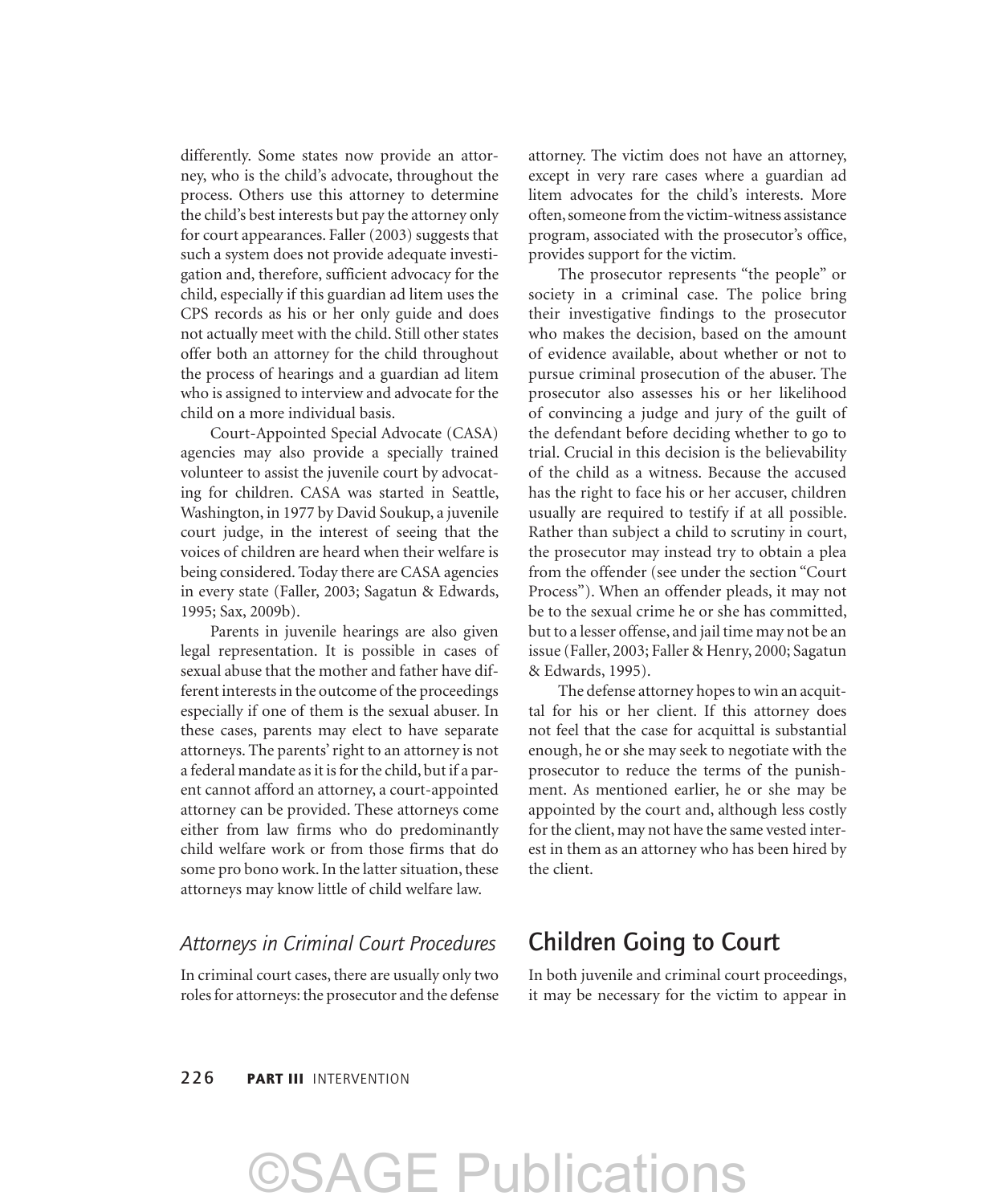court. In both situations, it is vital that the child be prepared about the process and what might happen.

Most juvenile courts strive to make the environment as child friendly as possible. The arrangement of a juvenile court is less likely to be intimidating as the larger criminal courtrooms. Admittedly, some juvenile courts do use courtrooms in which other proceedings take place, but this is the exception rather than the rule.

It is helpful if the child can see the courtroom, know where he or she will be seated, and who else will be in attendance. The more information a child has about who will be in court and what will happen, the better witness he or she will make (Sax, 2010). The supportive adults in the child's life should also be briefed on what to expect in court. Court appearances can be intimidating even for adults, and if the adults are as comfortable as possible, they are more able to support the children appearing as well.

Children should be alerted to the fact that there may be specific people present. In juvenile court, these people may be at the least

- judge;
- court clerk;
- attorneys for CPS, the child, and the parents;
- witnesses;
- police or investigators; and
- parents.

Depending upon the age of the child, he or she may need only to be identified or may remain for part or all of the proceedings. Courts usually try to spare children from hearing difficult testimony.

In criminal court, those present will include

- judge,
- prosecuting attorney,
- defense attorney,
- bailiff,
- court clerk,
- defendant,
- court reporter,
- investigating officer or detective, and
- jury (jurors).

When preparing children for criminal court, it is necessary to let them know that the abuser or defendant will not have physical access to them but will be present; this presence in and of itself may be intimidating depending on the child's relationship with the abuser. Children must also be advised as to how much time they may be on the stand, that they must tell the truth, that they should stop answering a question when an attorney says "objection!" and then continue only when told to do so, and about other timing issues and procedures that might add to his or her comfort (Sax, 2009a).

When children must appear in criminal court, attempts are made to account for children's shorter attention spans, their comfort (to some degree), their privacy as much as possible (e.g., limiting media coverage), and any court accommodations that can make them more comfortable. For example, judges may not wear robes or not sit behind a high bench or regular rules of evidence may be relaxed slightly for the child's comfort (Sax, 2009a).

Children should also be made aware of typical defense that attorneys may use to discredit them. Sax (2009a, p. 155) suggests several: The defense attorney may say that the child is lying because

- of the delay in reporting;
- the victim has disclosed more and more over time;
- the child minimized, denied, or recanted the allegations;
- he or she was coached or bullied by parents or prosecutors; or
- he or she wants attention or because the rules at home are too strict.

Or the defense attorney may say

CHAPTER 12 ASSESSMENT AND TREATMENT PLANNING FOR CHILDREN AND FAMILY MEMBERS 227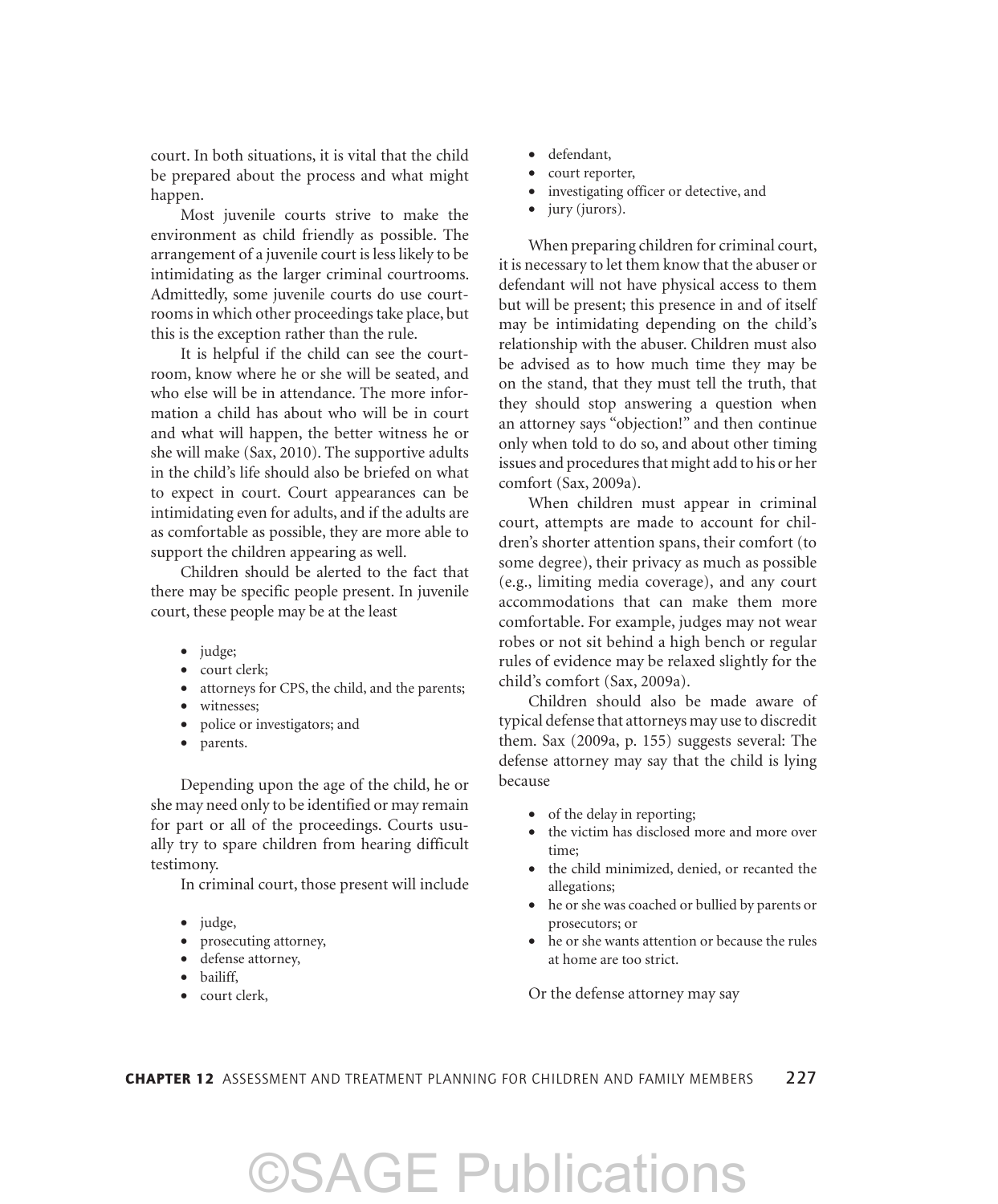- the child misunderstood the defendant's behavior or actions,
- the defendant is an upstanding member of the community who never could have done this,
- the child has a history of bad behavior and lying and cannot be believed, or
- the child is caught up in a custody battle and is confused.

Although good prosecutors often foresee such discrediting tactics and know how to refute them, children may be upset by them, assuming that they are not believed or are somehow at fault. Thus, the prosecutor or victim-witness advocate must prepare the child carefully to minimize the effect of such an approach.

### WHAT HAPPENS NEXT?

Following the investigation and assessment of treatment needs, as well as possible court appearances, child sexual abuse cases may then be referred for treatment. Treatment for victims and family members is discussed in Chapter 13, whereas further assessment and treatment of offenders is the subject of Chapter 14.

#### Summary

Several different models are used for the overall assessment of child sexual abuse. The child interview model is based on the assumption that children are truthful in their reports of child sexual abuse; this model seeks to interview children as a way of gathering data on the case. The joint investigation model joins personnel from several agencies who have an interest in the case and through cooperation uses fewer interviews with children to obtain the information needed. The parent-child interaction model looks at the interplay between parents and children to determine if clues to the likelihood of sexual abuse exist in the relationship. And the comprehensive assessment model combines a team of professionals intent upon determining if there was abuse and assessing the needs of the clients. The emphasis here is on a more complete family evaluation to assess strengths and challenges that might be addressed.

Child victims of sexual abuse may be interviewed with several different goals. A forensic interview seeks facts that could be used in legal proceeding against the perpetrator. A clinical interview is designed to uncover the child's version of the abuse and to determine what therapeutic intervention will be needed. There is some concern about subjecting children to multiple investigative interviews; as a result, several means are suggested to prevent multiple interviewing. One is that a child be interviewed in a room with a one-way mirror with other professionals observing behind the mirror. Videotaped interviews are also used in some states. There are several advantages to videotaping. These include using tapes to confront offender denial, helping the nonabusing parent recognize the validity of the abuse, and refreshing the child's memory at a later time. Disadvantages often center around the offender's right to face the accuser.

Medical examinations, too, serve several purposes, including the collection of evidence, assessment of the need for prophylactic treatment, and the ability to assure the child that he or she is not damaged physically.

During assessments, it is vital that professionals are aware of cultural variations as well as any special characteristics present in the child, such as a disability. Children with special needs can be especially vulnerable to being sexually abused.

#### 228 **PART III** INTERVENTION